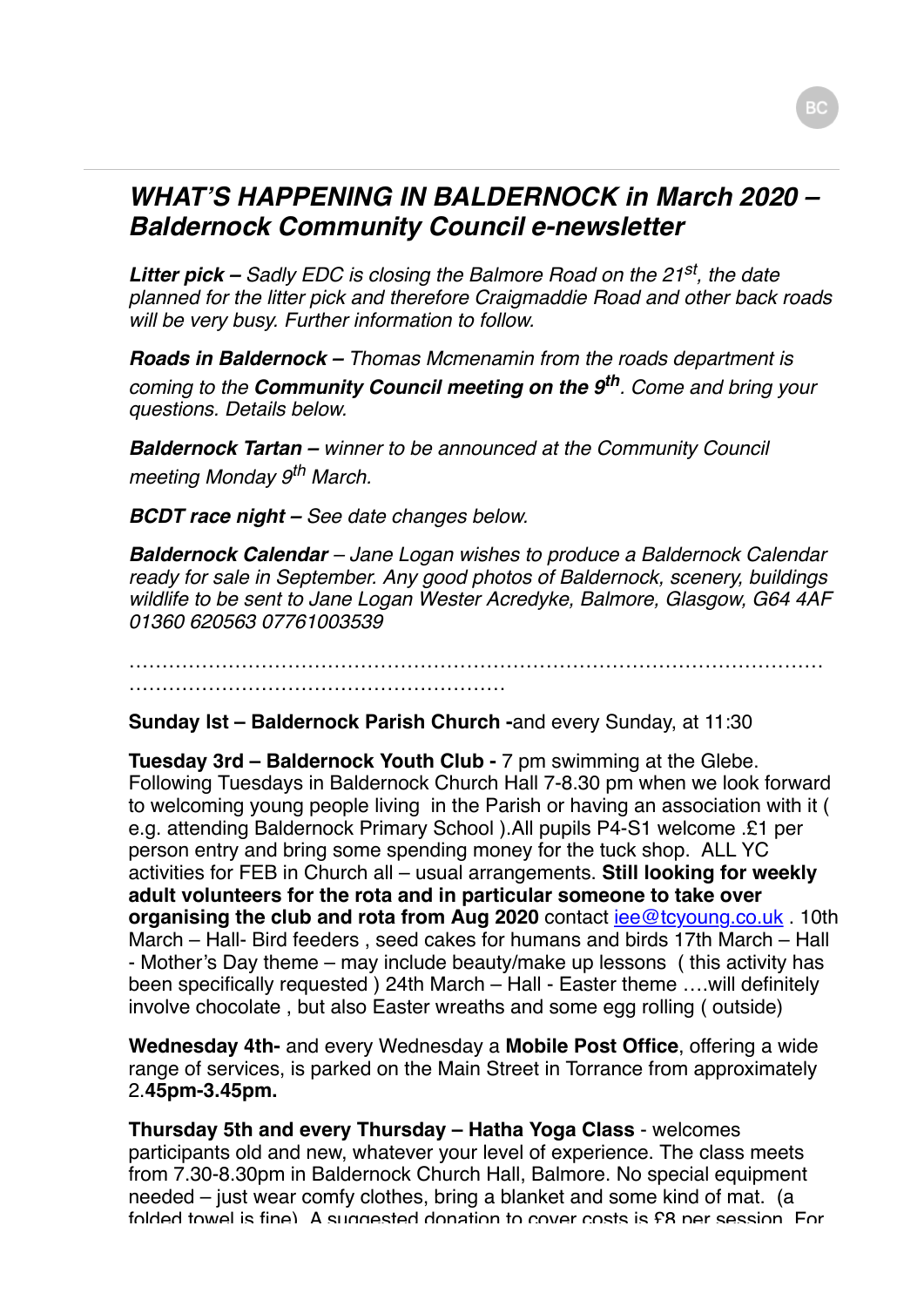folded towel is fine). A suggested donation to cover costs is £8 per session. For more information please contact Melissa at [info@melissacorazonyoga.co.uk](mailto:info@melissacorazonyoga.co.uk) or on 07836209194

**Friday 6th– Baldernock Coffee morning** – This week's venue is Jane Logan, Wester Acredyke, Balmore village. All welcome especially those new to the community. This month venue is Jane Logan– Marlene – 622496

**Saturday 7th – Baldernock SWI -** After the success of our workshop with Regina Marti making needle felted Christmas decorations, we are having a full day workshop on **Saturday 7th March 10am-4pm** in the Church Hall. The cost will be approx. £20, we will be making a detailed rabbit. Contact Susan on the above email address to find out more or book your spot. [baldernockswi@outlook.com](mailto:baldernockswi@outlook.com)

*Monday 9th – Baldernock Community Council meeting – 7.30 pm Baldernock church hall. Thomas Mcmenamin from the Roads Department will be* attending. The winner of the Baldernock Tartan will also be announced. Please come along with questions and concerns about our community. [baldernockcc@gmail.com](mailto:baldernockcc@gmail.com)

**Friday 13th - - Stay and Play Sessions** held at Baldernock Primary School House, 2nd Floor, Baldernock Childcare will be held on the following dates: Friday 13th March, Monday 30th March. Sessions will start at 9:30 AM, please let us know if you plan to come along so we don't start without you! Contact [baldernockchildcare@gmail.com](mailto:baldernockchildcare@gmail.com) Baldernock Local History Group

**Monday 16th – Local History Group** - 7.30 pm in the Church Hall, Balmore. Dr David Scott will be giving a talk entitled "Doon the Watter – the rise and fall of the Clyde steamers."All welcome; remember £2 donation to cover hall costs.

**Friday 20th – Baldernock SW1 -** a Greek night - 7.30pm at the Church hall. For more information contact Susan at [baldernockswi@outlook.com](mailto:baldernockswi@outlook.com)

**Saturday 21st- The next Repair Café Glasgow** event at Clyde Community Hall. For further information: <https://repaircafeglasgow.org/>

**Sunday 23rd - Earth Hour –** celebration of our planet, when people across the globe symbolically turn lights off for one hour in recognition of its fragility. Local celebration in Gavin's Mill, a quiet, thoughtful time with a mixture of poetry and music, and refreshments served from 7.45pm. All are welcome.

**Wednesday 25th - Baldernock book group** – 8 pm – book to be discussed 'I am a Pilgrim' – Terry Hayes all welcome – for further details [traceybrewster18@icloud.com](mailto:traceybrewster18@icloud.com)

**Friday 27th – Baldernock Community Development Trust – Race night -** After last year's very successful event, BCDT's first community event of 2020 is another Race Night, at Balmore Golf Clubhouse. Doors open at 7pm with the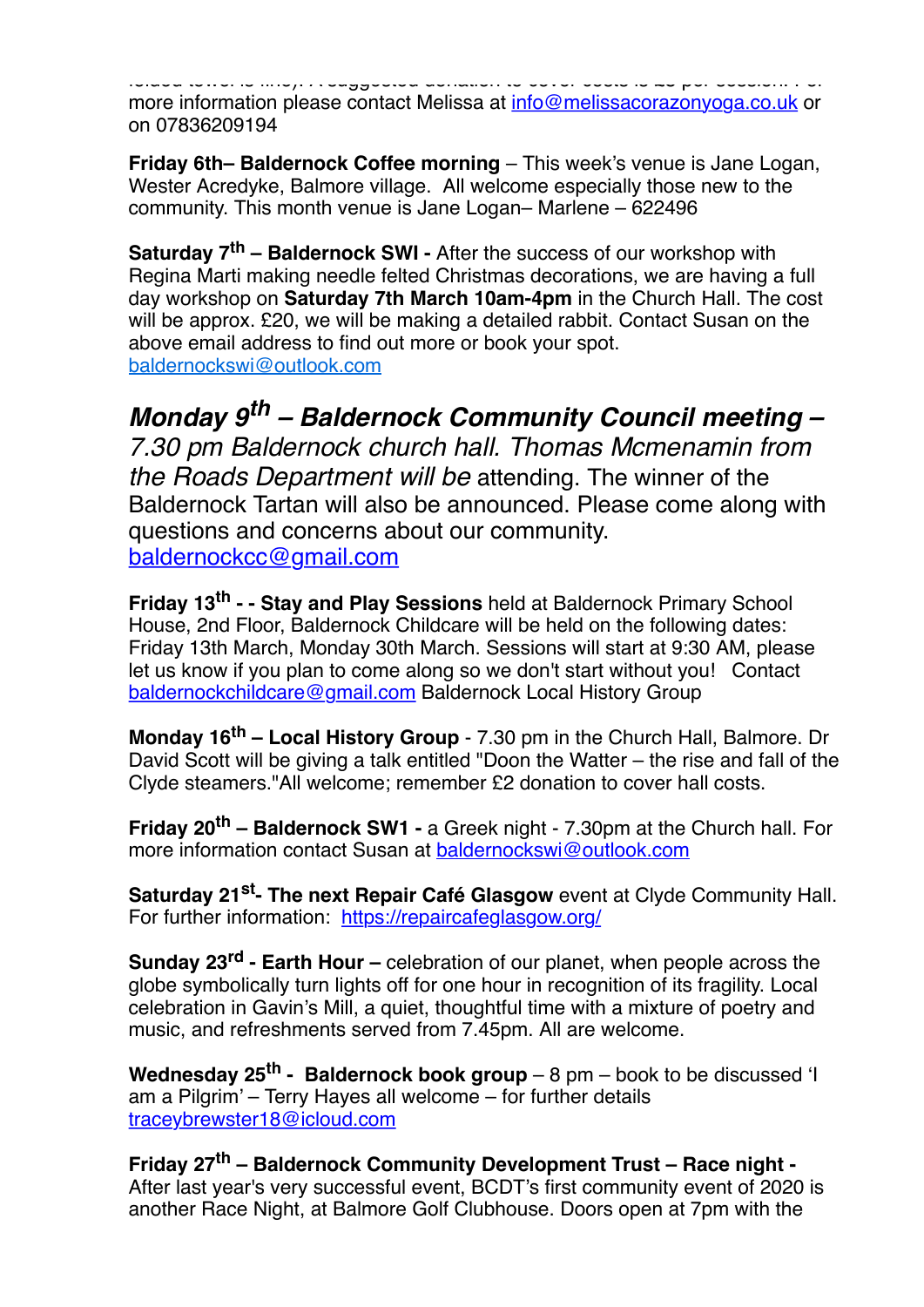first race at 7.30pm. Tickets are just £7.50, which includes a light supper, and will be available on the door but please buy in advance if possible. You can also sponsor one of the 8 races - whether you are a business or an individual - for £20. This will again be an exciting and enjoyable night with friends and neighbours, in the comfortable environment of the Clubhouse with a well-stocked paying bar. Accompanied children aged 8 years and over are welcome: a child ticket is just £5. For more information and tickets please contact Alison [\(alison@hazell.org.uk/](http://alison@hazell.org.uk/) 07789 635744) or Karen ([k4wooton@sky.com/](http://k4wooton@sky.com/) 07463 553352)

**Saturday 28th – Baldernock Childcare -** Family Event: Silent Disco 2 pm - 4 pm, Caldwell Hall Torrance. Tickets are £10 family of 4 and £2 per person each above family ticket. Please RSVP [baldernockchildcare@gmail.com](mailto:baldernockchildcare@gmail.com) or Baldernock Childcare Facebook message.

## **APRIL**

**Ladies that Walk –** due to weekend away next walk will be in April. for more details contact Anne Alexander 0141 956 2919

**24th April – Baldernock SWI -** we have a first Baldernock Book Salon with Sally Magnusson with her new novel Then Ninth Child', chaired by Jan Patience. Tickets are £5 & available from Catriona Gemmell [catrionasgemmell@gmail.com](mailto:catrionasgemmell@gmail.com)

------------------------------------------------------------------------------------------------------------------ ------------------

**Baldernock Community Council** - Its objectives are to represent the views and concerns of the community to East Dunbartonshire as well as other relevant bodies. The Baldernock **Newsletter is** distributed through email is manage by BCC. Please email any concerns about matters relating to the community to [baldernockcc@gmail.com](mailto:baldernockcc@gmail.com)

**Baldernock Community Development Trust** Baldernock Community Development Trust is working on a programme of community events for 2020, and on projects to sustain and enhance the community. Please get in touch at [baldernockcdt@gmail.com](mailto:baldernockcdt@gmail.com) to find out more about the work of the Trust, and to get involved in its projects and activities or to suggest new ones. You can find more information about the Trust and its work, including notes of its meetings, on the Baldernock website: [www.baldernock.org.uk.](http://www.baldernock.org.uk/)

**Trash to Treasure** - One person's trash is another's treasure! Baldernock Community Development Trust is working on a programme of community events for 2020, and on projects to sustain and enhance the community. One recent initiative has been to set up a local online 'Trash to Treasure' swapshop project at BCDT Facebook . You can use this to post pictures and details of anything you'd like to find a new home for, and to requests items you're looking for.

**Baldernock Tartan –** winner to be announced at Community Council Meeting 9<sup>th</sup> March, [fahowie@btinternet.com](mailto:fahowie@btinternet.com).

**Baldernock Childcare** has spaces available for the August 2020 term. We are extending our Nursery Hours: 9 AM - 2 PM Monday - Friday. Our unique, rural setting remains an intimate environment which caters for 2-5-year-olds with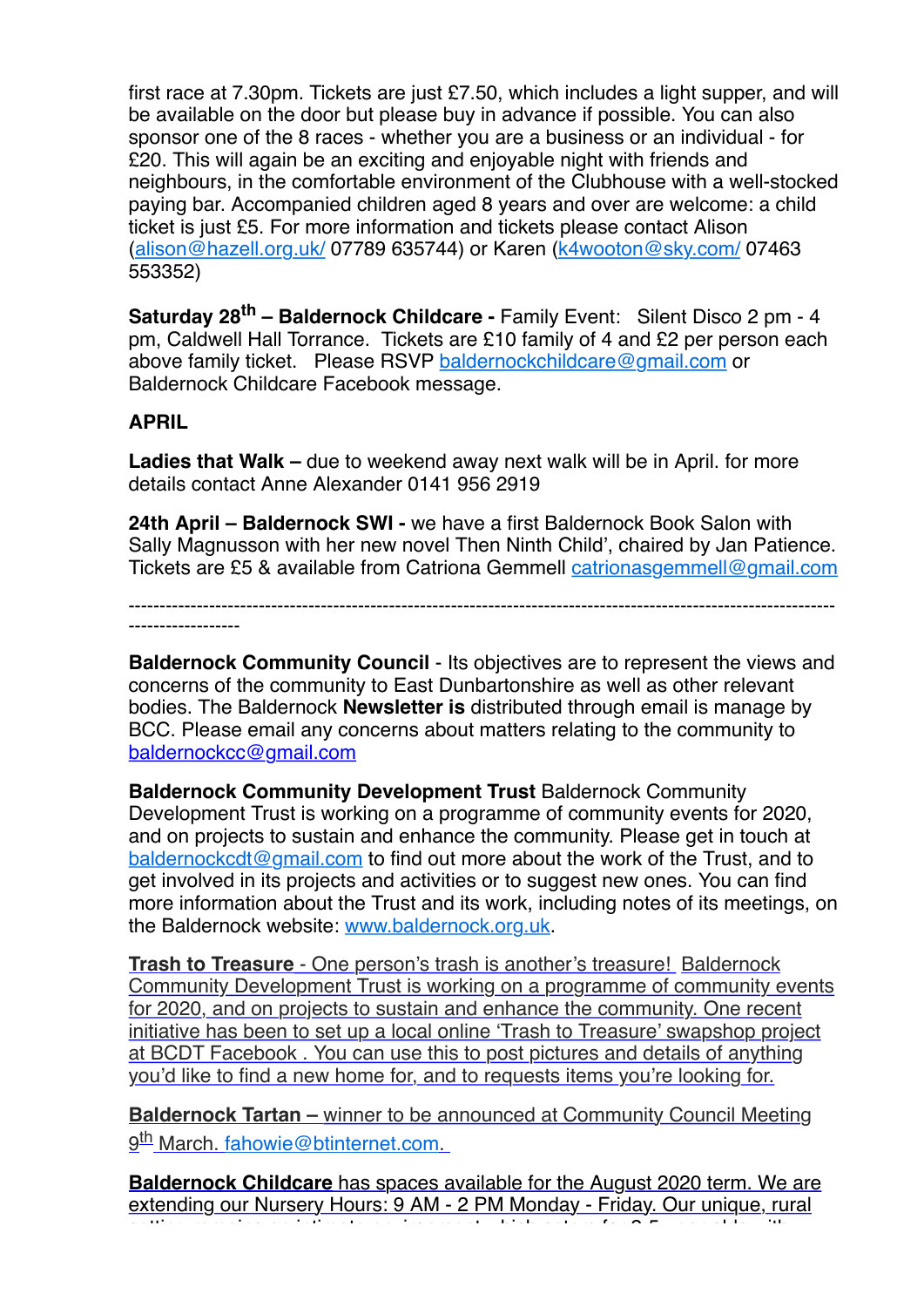setting remains an intimate environment which caters for  $2$ -5-year-olds with friendly, nurturing staff. Our picturesque surroundings for outdoor learning and newly refurbished playrooms inspire and encourage creativity, curiosity and imagination, allowing children to develop at their own individual pace. Please get in touch if you would like more information or to arrange a visit! Please Support our Charity in the Community!

Baldernock Childcare has been chosen to benefit from the next round of the Coop Local Community Fund which runs from end October 2019 until 24 October 2020. If you are already a Co-op Member, we would be very grateful if you would go online and choose Baldernock Childcare as your local cause! If you are not already a Co-op member simple to join in stores or online at [https://membership.coop.co.uk/new-registration.](https://membership.coop.co.uk/new-registration) (it does cost £1 onetime fee) We have a target with the Co-op funds raised for an outdoor piece of equipment for the children. We have a specific goal in mind and hope everyone can support us while shopping at Co-op! We are also still benefitting from both of these simple fundraising schemes, [smile.amazon.co.uk](http://smile.amazon.co.uk/) and [easyfundraisng.org.uk](http://easyfundraisng.org.uk/) Please remember Baldernock Childcare is a local cause to support, we have been able to purchase several resources for the children that we would have otherwise had to depend on other means of donations. We thank you for your continued support.

Thank you for the donation from Baldernock Gardening Club.

**Baldernock PTA** have set up a 100club lottery, this costs £12 per number per year (you will keep the same number for the full year). £12 must be paid in August. The lottery will be drawn on a monthly basis, first draw this month, in school & the winner will receive half of what is in the pot for that month. E.g. if there is 100members the winner gets £50.For more info & to find out how to join the 100club or find out what else the PTA have planned for the coming months please contact Catriona via email, [catrionasgemmell@gmail.com](mailto:catrionasgemmell@gmail.com) or speak to any other PTA member.

**Bardowie Tennis Club – Please join this enthusiastic band of tennis players -**family membership is £120 single £80 and junior £50. Enquiries of winter activities to Ron Montgomery 07584354775) or George Shanks (013606220098

**Baldernock Primary School** thanks those who deposit items in The Rag Bag collection bin which is located in the school car park and helps support the work of the school's ECO committee.

**Balmore Golf Club 2020** - One of the finest 18 Hole Courses in East Dunbartonshire. Excellent all year condition including USGA specification greens. Secluded parkland course within stunning Glenorchard Estate. 10 Acre Practice Area, including 6 Hole par 3 course, great for beginners. A range of memberships are available, Full, Midweek, Intermediate, Student, Junior and Par 3 & Practice Area. Social membership is also available to residents in the area for a nominal charge. Want to get into golf, come and play the Par **3 course free with this newsletter,** to book or for further information on membership :-Email : [balmoregolf@btconnect.com](mailto:balmoregolf@btconnect.com) Web : [www.balmoregolfclub.co.uk](http://www.balmoregolfclub.co.uk/) Tel. 01360620284 **Remember Social membership available.**

**Bardowie Roads Action Group-** please report 'near misses' on the roads in the area on the group's Facebook page or email to [bardowieroadsactiongroup@gmail.com](mailto:bardowieroadsactiongroup@gmail.com) or Penny on 01360 622565.